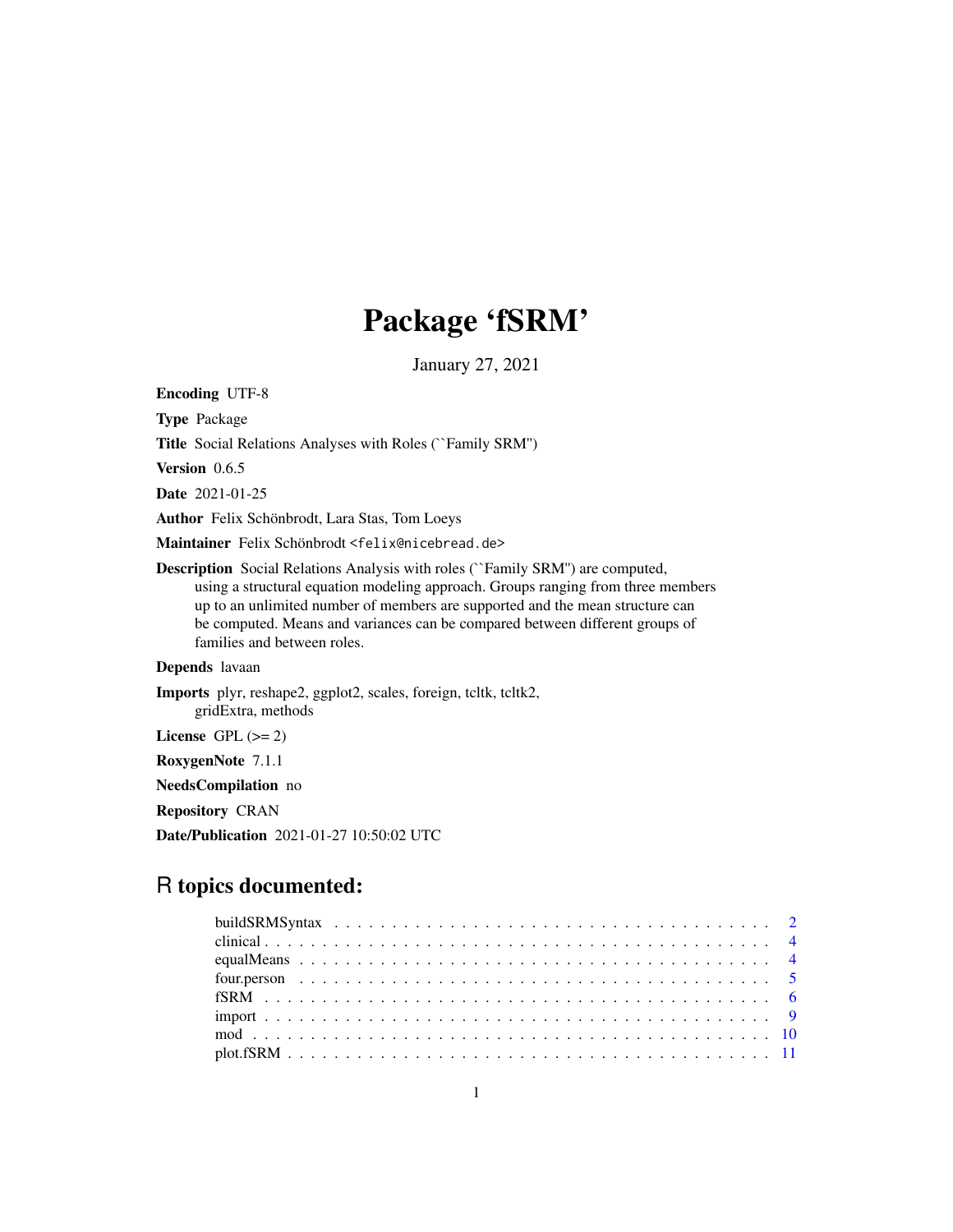# <span id="page-1-0"></span>2 buildSRMSyntax

| Index |  |  |  |  |  |  |  |  |  |  |  |  |  |  |  |  |  |  |  |  |
|-------|--|--|--|--|--|--|--|--|--|--|--|--|--|--|--|--|--|--|--|--|
|       |  |  |  |  |  |  |  |  |  |  |  |  |  |  |  |  |  |  |  |  |
|       |  |  |  |  |  |  |  |  |  |  |  |  |  |  |  |  |  |  |  |  |
|       |  |  |  |  |  |  |  |  |  |  |  |  |  |  |  |  |  |  |  |  |
|       |  |  |  |  |  |  |  |  |  |  |  |  |  |  |  |  |  |  |  |  |
|       |  |  |  |  |  |  |  |  |  |  |  |  |  |  |  |  |  |  |  |  |

| buildSRMSyntax | Build lavaan syntax for a Social Relations Model with roles ("Family |
|----------------|----------------------------------------------------------------------|
|                | SRM"'                                                                |

# Description

Build lavaan syntax for a Social Relations Model with roles ("Family SRM"). This function is called by the fSRM function, but can be also called directly to build an appropriate lavaan syntax.

### Usage

```
buildSRMSyntax(
  roles,
 var.id,
  self = FALSE,
  IGSIM = list(),drop = "default",
  err = "default",
 means = FALSE,
  diff = FALSE,
 pairwise = FALSE,
  groupnames = NULL,
 add.variable = c(),
  selfmode = "cor",
  noNegVar = FALSE,
  rolesEqual = FALSE,
  ...
)
```
# Arguments

| roles  | A vector with all role labels.                                                                                                                                                                                                                                                             |
|--------|--------------------------------------------------------------------------------------------------------------------------------------------------------------------------------------------------------------------------------------------------------------------------------------------|
| var.id | A vector with the variable names of the DV indicators                                                                                                                                                                                                                                      |
| self   | Should self-ratings be included in the analysis (if present in the data set)?                                                                                                                                                                                                              |
| IGSIM  | Define intragenerational similarity correlations. Must be a list where the levels<br>of actor.id and partner.id are combined, e.g.: IGSIM=list(c("m","f"),c("c","y")).<br>Here "m"other and "f"ather are defined as one generation, and "y"ounger and<br>"o" lder as the other generation. |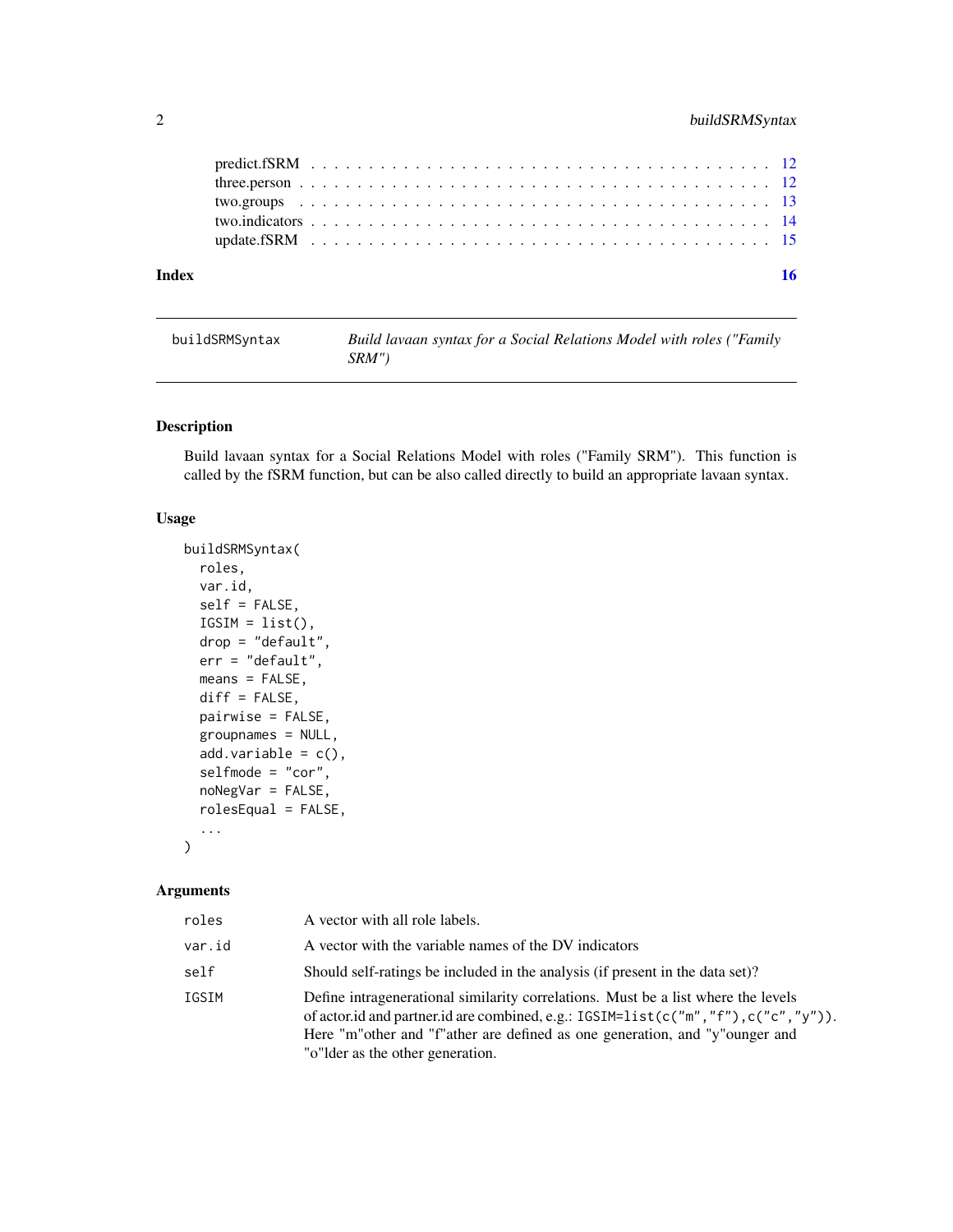| drop         | In three-member families at least one component has to be dropped. drop de-<br>fines which one: "none": drop nothing; "family" - drop family effect; "GR"<br>- drop generalized reciprocities; "actor" - drop actor factors and actor-partner<br>covariances; "partner" - drop partner effects and actor-partner covariances; "de-<br>fault": drop nothing in $>=$ 4 members and drop family effect with 3 members.<br>Although usually not necessary, the drop parameter can also be applied to $>= 4$<br>member families. |
|--------------|-----------------------------------------------------------------------------------------------------------------------------------------------------------------------------------------------------------------------------------------------------------------------------------------------------------------------------------------------------------------------------------------------------------------------------------------------------------------------------------------------------------------------------|
| err          | Defines the type of correlations between error terms. $err = "no"$ : no error term<br>correlations - this is the required mode for single indicators. $err = "all"$ : If<br>multiple indicators are present, correlate same items BETWEEN raters (e.g.,<br>Dyadic Data Analysis, Kenny, Kashy, & Cook, 2000). err = "default": Set err to<br>"no" for single indicators and to "all" for multiple indicators.                                                                                                               |
| means        | Should the structured means of the SRM factors be calculated?                                                                                                                                                                                                                                                                                                                                                                                                                                                               |
| diff         | Compare groups with the delta method?                                                                                                                                                                                                                                                                                                                                                                                                                                                                                       |
| pairwise     | Compute pairwise comparison of actor and partner means between all roles?<br>Only works when means is also set to TRUE                                                                                                                                                                                                                                                                                                                                                                                                      |
| groupnames   | Vector with the names of the groups (i.e., the values of the group column in the<br>data set)                                                                                                                                                                                                                                                                                                                                                                                                                               |
| add.variable | Not yet fully implemented: Add external variables to the model syntax.                                                                                                                                                                                                                                                                                                                                                                                                                                                      |
| selfmode     | Defines the style how the selfratings are combined with the latent actor and<br>partner effects. If selfmode="cor" they are correlated (as in REFERENCE), if<br>selfmode="kq" the k and q paths are calculated (see Kenny & West, 2010)                                                                                                                                                                                                                                                                                     |
| noNegVar     | Should variance estimates be constrained to be positive?                                                                                                                                                                                                                                                                                                                                                                                                                                                                    |
| rolesEqual   | Maximal constraints: Do roles matter at all? If this parameter is set to TRUE,<br>it is a model with no mean difference, the actor variances equal, partner vari-<br>ances equal, relationship variances equal, and the respective reciprocities equal<br>(Thanks to a suggestion of David Kenny). Model comparisons via anova can<br>show whether roles matter at all.                                                                                                                                                     |
|              | Additional arguments (not documented yet)                                                                                                                                                                                                                                                                                                                                                                                                                                                                                   |
|              |                                                                                                                                                                                                                                                                                                                                                                                                                                                                                                                             |

# Details

None.

# References

Kenny, D. A., & West, T. V. (2010). Similarity and Agreement in Self-and Other Perception: A Meta-Analysis. Personality and Social Psychology Review, 14(2), 196-213. doi:10.1177/1088868309353414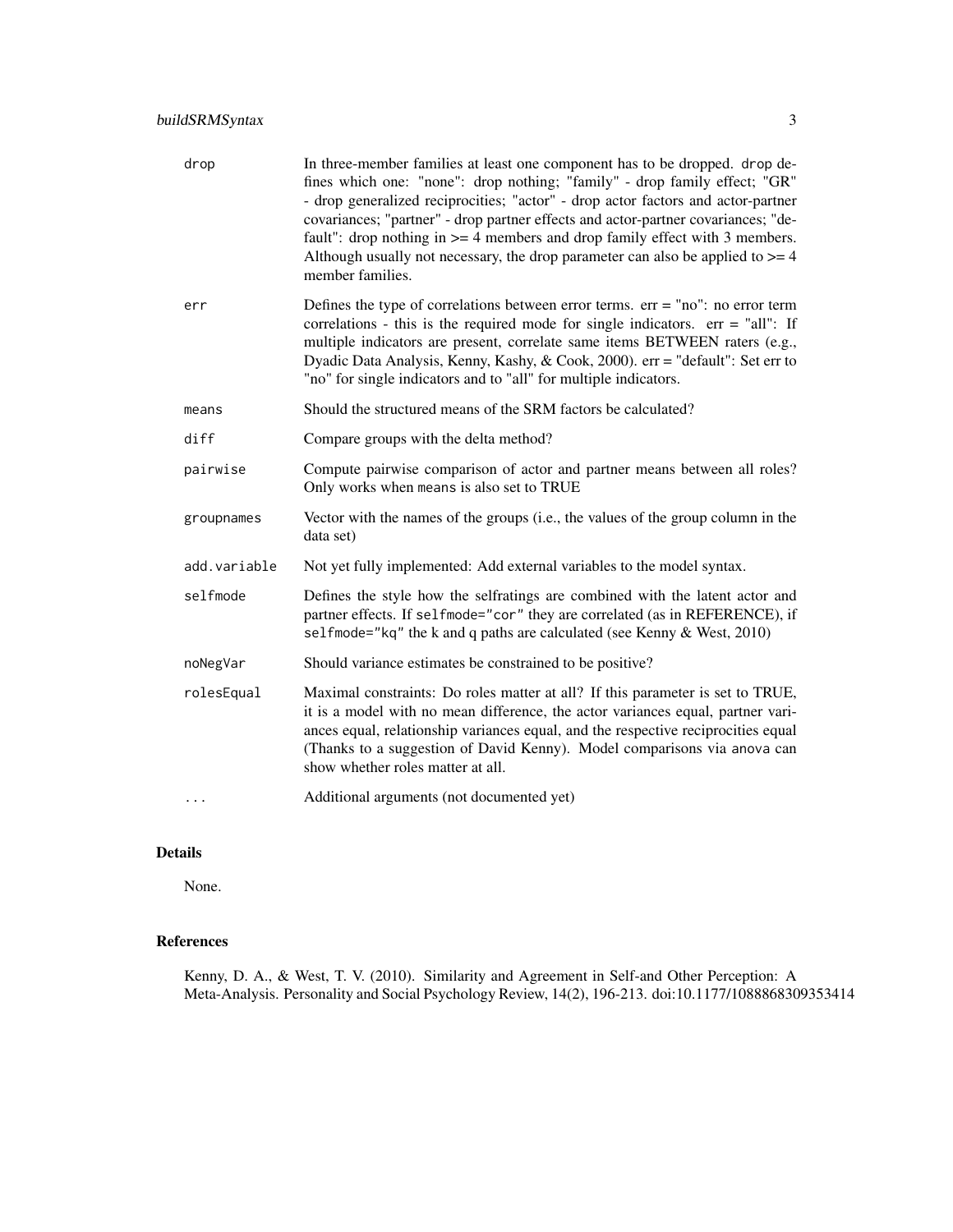<span id="page-3-0"></span>clinical *Data set on negativity in problematic and nonproblematic families A simulated dataset, mimicking the study performed by Eichelsheim et al. (2011) who investigated whether there are differences in patterns of negativity between families with and without an adolescent with externalizing problem behavior. In the study of Eichelsheim et al. (2011), four members of the same family (mother, father, target adolescent and sibling) reported on the amount of negativity they experienced in relation to each other. In total, these authors studied 120 Dutch fourperson families with a target adolescent scoring above the externalizing behavior clinical norm scores on either the Child Behavior Check List (N = 47; CBCL; Achenbach, 1991) or the Youth Self Report (N = 73; YSR; Achenbach, 1991). Because of confidentiality reasons, not the original data but mimicked data are used here, so results of social relations analyses will deviate from the original paper.*

# **Description**

In sum, this dataset contains a measures of negativity for each of the 12 relationships. Four roles are present: Mothers "M", fathers "F", the asolescent with externalizing problem behavior "T", and the adolescent sibling without problem behavior "S". A wide version of the same data set is in clinical.wide.

#### Usage

```
data(clinical)
```
#### Details

The variables are as follows:

- family.id An indicator for the family.
- actor.id An indicator for the perceiver, either "M", "F", "T", or "S".
- partner.id An indicator for the target, either "M", "F", "T", or "S".
- neg Negativity measure.

<span id="page-3-1"></span>equalMeans *Test actor and partner means for equality*

#### **Description**

Test actor and partner means for equality, using a Wald test.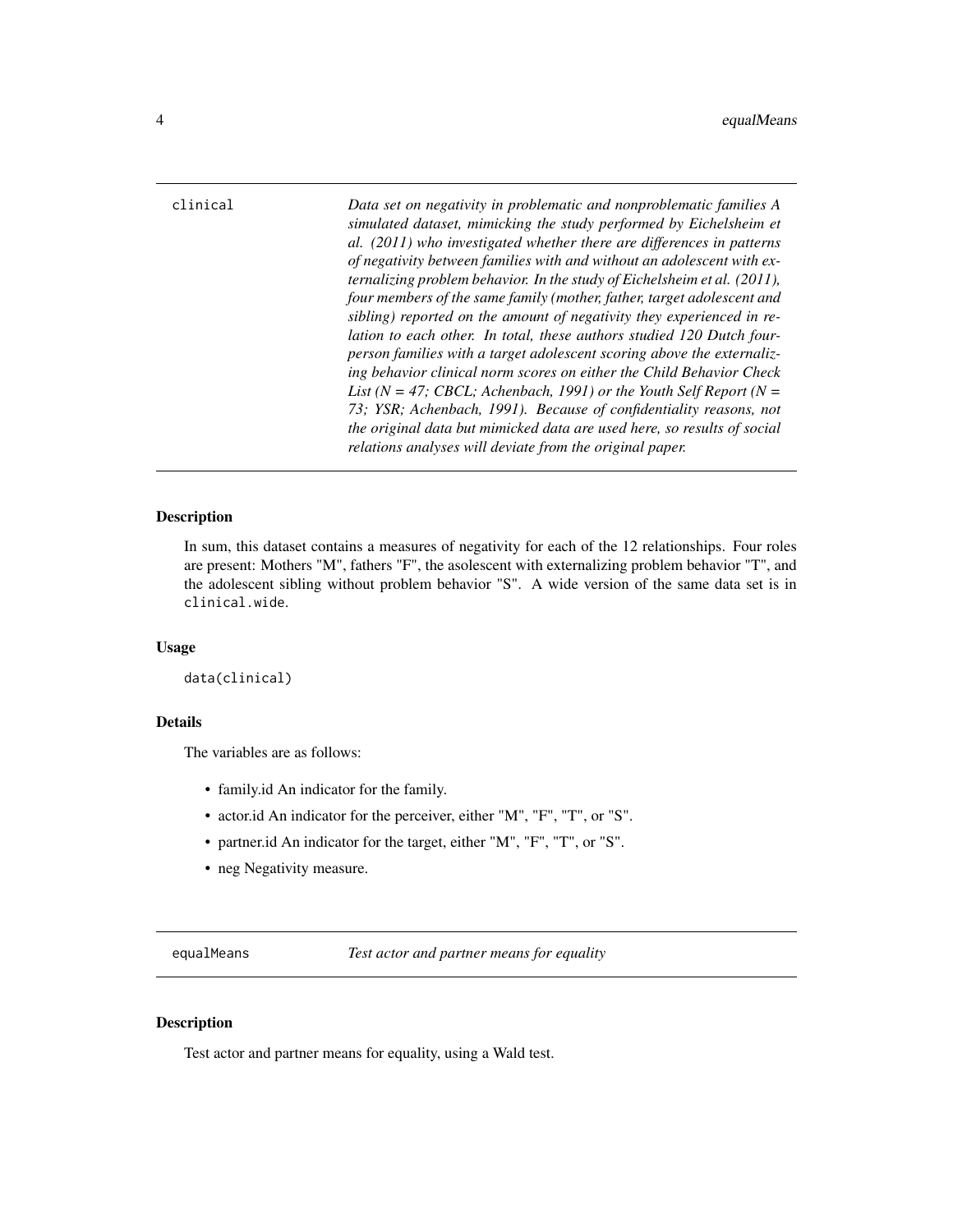# <span id="page-4-0"></span>four.person 5

#### Usage

equalMeans(x, digits = 3)

#### Arguments

| $\boldsymbol{\mathsf{x}}$ | A fSRM object-                                  |
|---------------------------|-------------------------------------------------|
| digits                    | Digits to which the printed results are rounded |

four.person *Data set on attachment anxiety in four person families (Cook, 2000)*

### **Description**

The classic Cook (2000) dataset consists of measurements on security of attachment within families. Only the variable measuring fear of rejection in family relationships is included in this dataset. Cook (2000) deduced this variable from the anxiety dimension of the adult attachment scale (Collins  $\&$ Read, 1990). The original data consisted of four person families (i.e. two parents and two children): the mother is labeled as "m", the father as "f", the oldest child as "c" and the youngest child as "y".

#### Format

A data frame with 2497 rows and 4 variables (208 families with 4 members each, round-robin design)

#### Details

The variables are as follows:

- family.id An indicator for the family.
- actor.id An indicator for the rater in the dyad, either "m", "f", "c", or "y"
- partner.id An indicator for the person being rated in the dyad, either "m", "f", "c", or "y"
- anx: The obtained score on the attachment anxiety scale.

#### Source

This dataset was retrieved from <http://davidakenny.net/kkc/c9/c9.htm> in wide format and converted to an R dataset in long format.

#### References

Cook, W. L. (2000). Understanding attachment security in family context. *Journal of Personality and Social Psychology, 78*, 285-294. doi:10.1037/0022-3514.78.2.285

Collins, N. L., & Read, S. J. (1990, April). Adult attachment, working models, and relationship quality in dating couples. Journal of Personality and Social Psychology, 58, 644-663.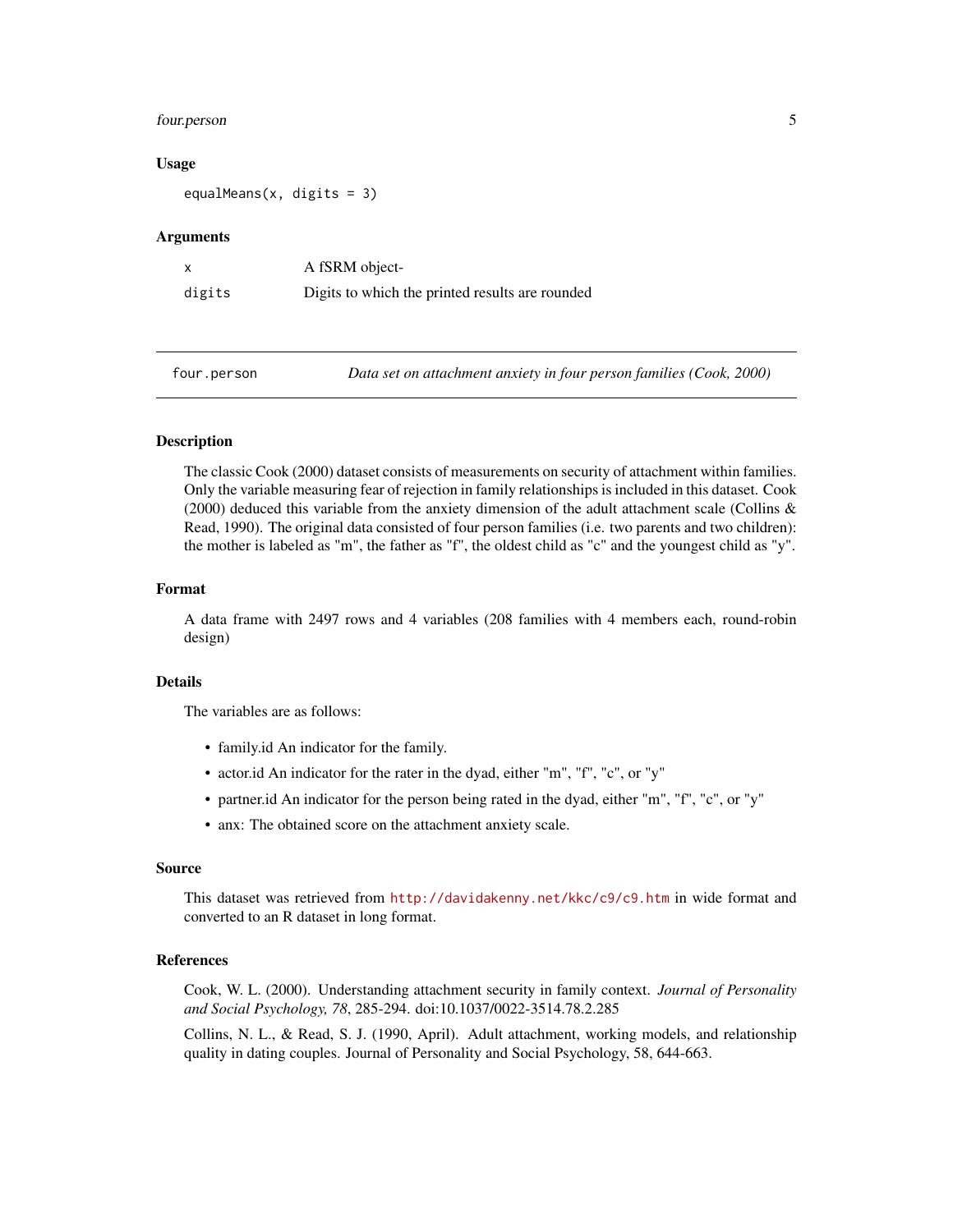# Examples

```
data(four.person)
head(four.person)
```
fSRM *Run a Social Relations Model with roles ("Family SRM")*

# Description

Run a Social Relations Model with roles ("Family SRM")

# Usage

```
fSRM(
  formula = NULL,
 data,
 drop = "default",
 add = ",
 means = FALSE,
 pairwise = FALSE,
 diff = FALSE,ISIM = list(),add.variable = c(),
  syntax = ",
 group = NULL,
 noNegVar = FALSE,
 rolesEqual = FALSE,
 missing = NA,
  ...
```
# Arguments

)

| formula | A formula that defines the variable names. Should be in one of following<br>formats: (1) Single manifest dependent variable: $DV \sim$ actor.id * partner.id  <br>group.id, (2) Multiple indicators for dependent variable: $DV1/DV2/DV3 \sim ac$<br>tor.id $*$ parter.id $ $ group.id.                                                                                                                                                                                                                                       |
|---------|-------------------------------------------------------------------------------------------------------------------------------------------------------------------------------------------------------------------------------------------------------------------------------------------------------------------------------------------------------------------------------------------------------------------------------------------------------------------------------------------------------------------------------|
| data    | A data frame with all variables defined by formula. Must be in long format<br>where each row describes one directed dyadic relationship.                                                                                                                                                                                                                                                                                                                                                                                      |
| drop    | In three-member families at least one component has to be dropped. drop de-<br>fines which one: "none": drop nothing; "family" - drop family effect; "GR"<br>- drop generalized reciprocities; "actor" - drop actor factors and actor-partner<br>covariances; "partner" - drop partner effects and actor-partner covariances; "de-<br>fault": drop nothing in $>= 4$ members and drop family effect with 3 members.<br>Although usually not necessary, the drop parameter can also be applied to $\geq 4$<br>member families. |

<span id="page-5-0"></span>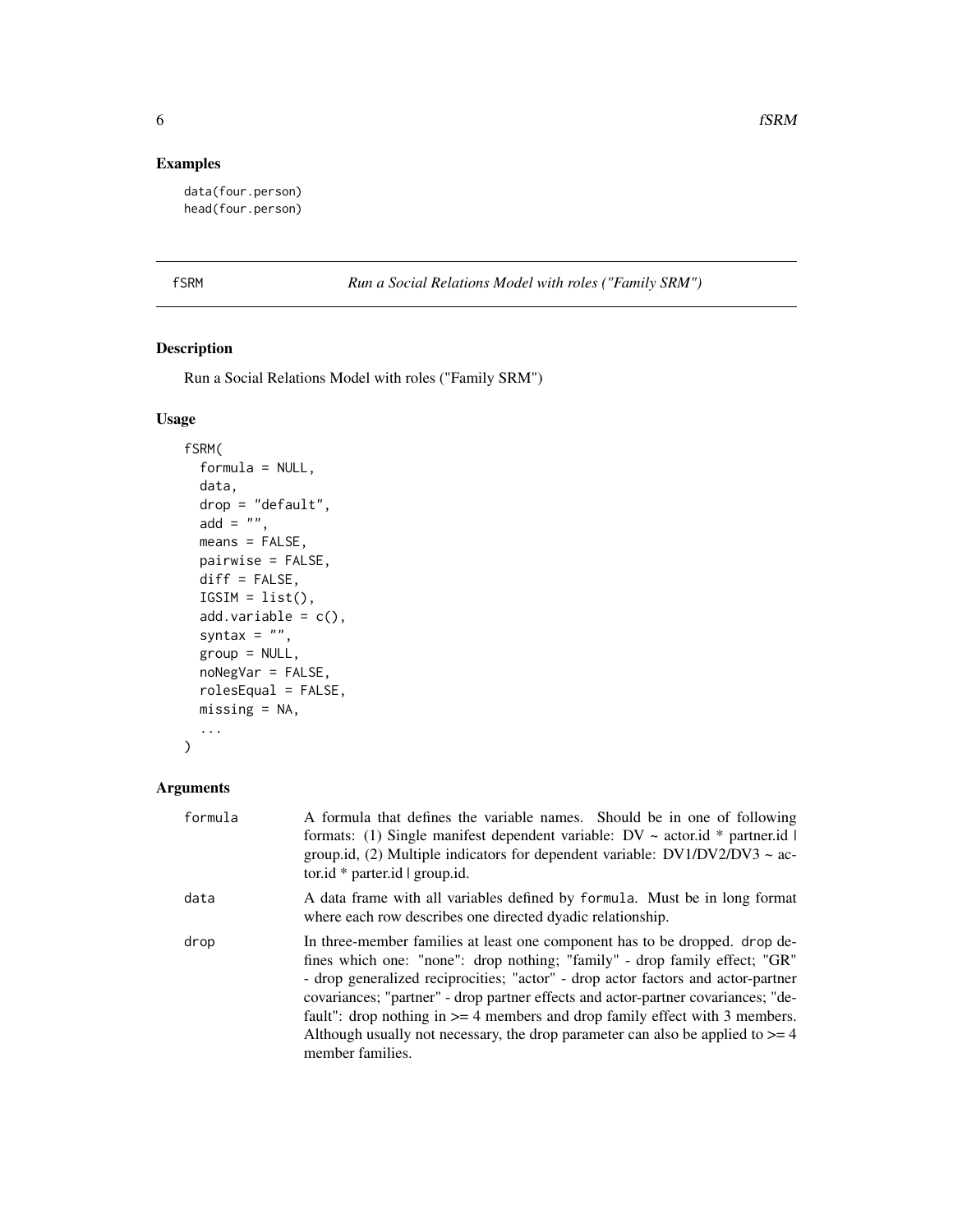<span id="page-6-0"></span>

| add          | Additional lavaan syntax pasted at the end of the generated model. Can contain,<br>for example, user specified error correlations.                                                                                                                                                                                                                                      |
|--------------|-------------------------------------------------------------------------------------------------------------------------------------------------------------------------------------------------------------------------------------------------------------------------------------------------------------------------------------------------------------------------|
| means        | Should the structured means of the SRM factors be calculated?                                                                                                                                                                                                                                                                                                           |
| pairwise     | Compute pairwise comparison of actor and partner means between all roles?<br>Only works when means is also set to TRUE.                                                                                                                                                                                                                                                 |
| diff         | Compare groups with the delta method? You need to specify a group identifier<br>in parameter group. If diff = TRUE and means = FALSE, only variances are com-<br>pared between groups. If diff = TRUE and means = TRUE, variances and means<br>are compared between groups.                                                                                             |
| IGSIM        | Define intragenerational similarity correlations. Must be a list where the levels<br>of actor.id and partner.id are combined, e.g.: IGSIM=list(c("m","f"),c("c","y")).<br>Here "m"other and "f"ather are defined as one generation, and "y"ounger and<br>"o"lder as the other generation.                                                                               |
| add.variable | Not yet fully implemented: Add external variables to the model syntax.                                                                                                                                                                                                                                                                                                  |
| syntax       | In that variable the user can directly provide a lavaan model syntax. Then no<br>automatical model syntax is generated.                                                                                                                                                                                                                                                 |
| group        | Variable name indicating group membership. This can be used two compare two<br>classes of families (e.g., clinical families vs. control families). If this variable is<br>provided, it must contain exactly two levels.                                                                                                                                                 |
| noNegVar     | Should variance estimates be constrained to be positive?                                                                                                                                                                                                                                                                                                                |
| rolesEqual   | Maximal constraints: Do roles matter at all? If this parameter is set to TRUE,<br>it is a model with no mean difference, the actor variances equal, partner vari-<br>ances equal, relationship variances equal, and the respective reciprocities equal<br>(Thanks to a suggestion of David Kenny). Model comparisons via anova can<br>show whether roles matter at all. |
| missing      | Handling of missing values. By default (NA), Full Information Maximum Like-<br>lihood (FIML) is employed in case of missing values. If families with missing<br>values should be excluded, use missing = "listwise"                                                                                                                                                     |
| .            | Additional arguments passed to the sem function of lavaan                                                                                                                                                                                                                                                                                                               |

# Details

A model can be rerun with additional syntax using the add function:  $s1 < -fSRM(dep1/dep2$  $actor * partner$  | fam,  $dat2$ ) s2 <-add(s1, "Ac  $\sim P$ m") A model can be run with new parameters using the update function: s1 <-fSRM(dep1/dep2 ~ actor\*partner | fam,dat2) s2 <-update(s1,diff=TRUE)

The fSRM function relies on the lavaan package for computation: A syntax for the SRM with roles is generated and then passed to the lavaan function. Hence, many options of the lavaan function can be used out-of-the-box (additional parameters are passed to the lavaan function through the ... operator). For example, one can deal with missing values. The default behavior is to exclude families with missing values (listwise deletion). Set fSRM(...,missing="fiml") for ML / FIML estimation. Or, you can request bootstrapped standard errors with  $fSRM(\ldots, see "boot").$ You can test for a very restricted model by constraining the roles to be equal ("Do roles matter at all?"). Therefore, compare a model with free roles (m1 <-fSRM(...,means=TRUE, rolesEqual = FALSE)) with a model with equal roles (m2 <-fSRM(...,means=TRUE,rolesEqual=TRUE)) using anova(m1\$fit,m2\$fit) (Thanks to David Kenny for the suggestion). For plotting relative variances and mean structure, see [plot.fSRM](#page-10-1).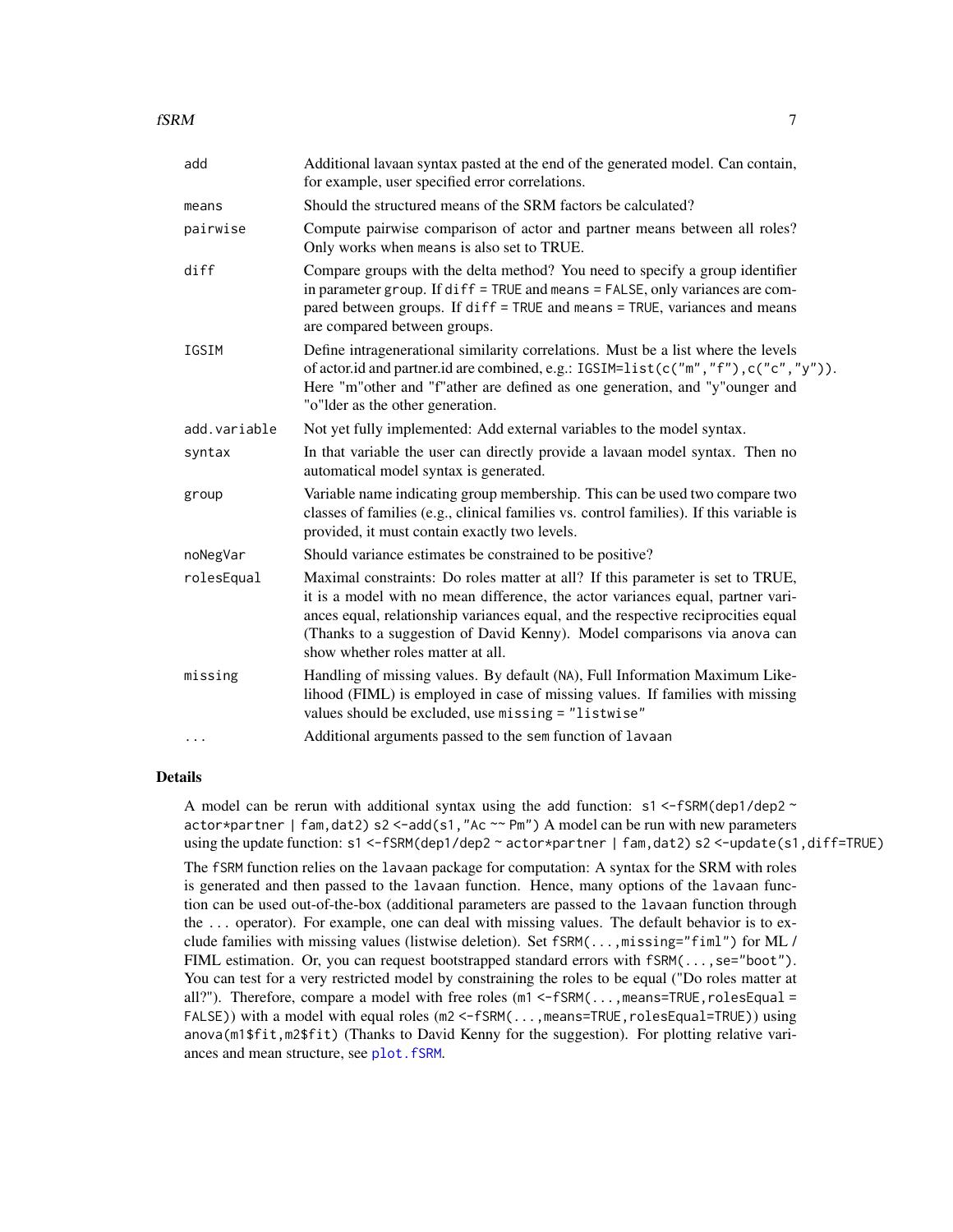#### <span id="page-7-0"></span>References

Kenny, D. A., & West, T. V. (2010). Similarity and Agreement in Self-and Other Perception: A Meta-Analysis. Personality and Social Psychology Review, 14(2), 196-213. doi:10.1177/1088868309353414

#### See Also

[plot.fSRM](#page-10-1), [equalMeans](#page-3-1), [mod](#page-9-1)

#### Examples

```
# Example from Dyadic Data Analysis
data(two.indicators)
# 4 persons, 1 indicator
f4.1 \leq fSRM(dep1 \sim actor.id*partner.id | family.id, two.indicators)
f4.1 # by default, one-sided p-values and CIs are printed for variances
print(f4.1, var.onesided=FALSE) # Show two-sided p-values and CIs for variances
plot(f4.1) # plot relative variances
plot(f4.1, bw=TRUE)
## Not run:
# 4 persons, 2 indicators
f4.2 <- fSRM(dep1/dep2 ~ actor.id*partner.id | family.id, two.indicators)
f4.2
plot(f4.2, bw=TRUE)
plot(f4.2, bw=TRUE, onlyStable=TRUE)
# 4 persons, 1 indicator, mean structure
f4.1.m <- fSRM(dep1 ~ actor.id*partner.id | family.id, two.indicators, means=TRUE)
f4.1.m
plot(f4.1.m, means=TRUE) # plot mean structure
# 4 persons, 2 indicators, mean structure
f4.2.m <- fSRM(dep1/dep2 ~ actor.id*partner.id | family.id, two.indicators, means=TRUE)
f4.2.m
# ... add intragenerational similarity (now results are identical to Cook, 2000)
f4.ig <- fSRM(dep1/dep2 ~ actor.id*partner.id | family.id, two.indicators,
              IGSIM=list(c("m", "f"), c("c", "y")))
f4.ig
## ======================================================================
## Wald-test for equality of means
## ======================================================================
f4.1.m <- fSRM(dep1 ~ actor.id*partner.id | family.id, two.indicators, means=TRUE)
f4.1.m
equalMeans(f4.1.m)
# construct a 3-person data set
two.indicators3 <-
two.indicators[two.indicators$actor.id != "y" & two.indicators$partner.id != "y", ]
f3.2.m <- fSRM(dep1/dep2 ~ actor.id*partner.id | family.id, two.indicators3, means=TRUE)
```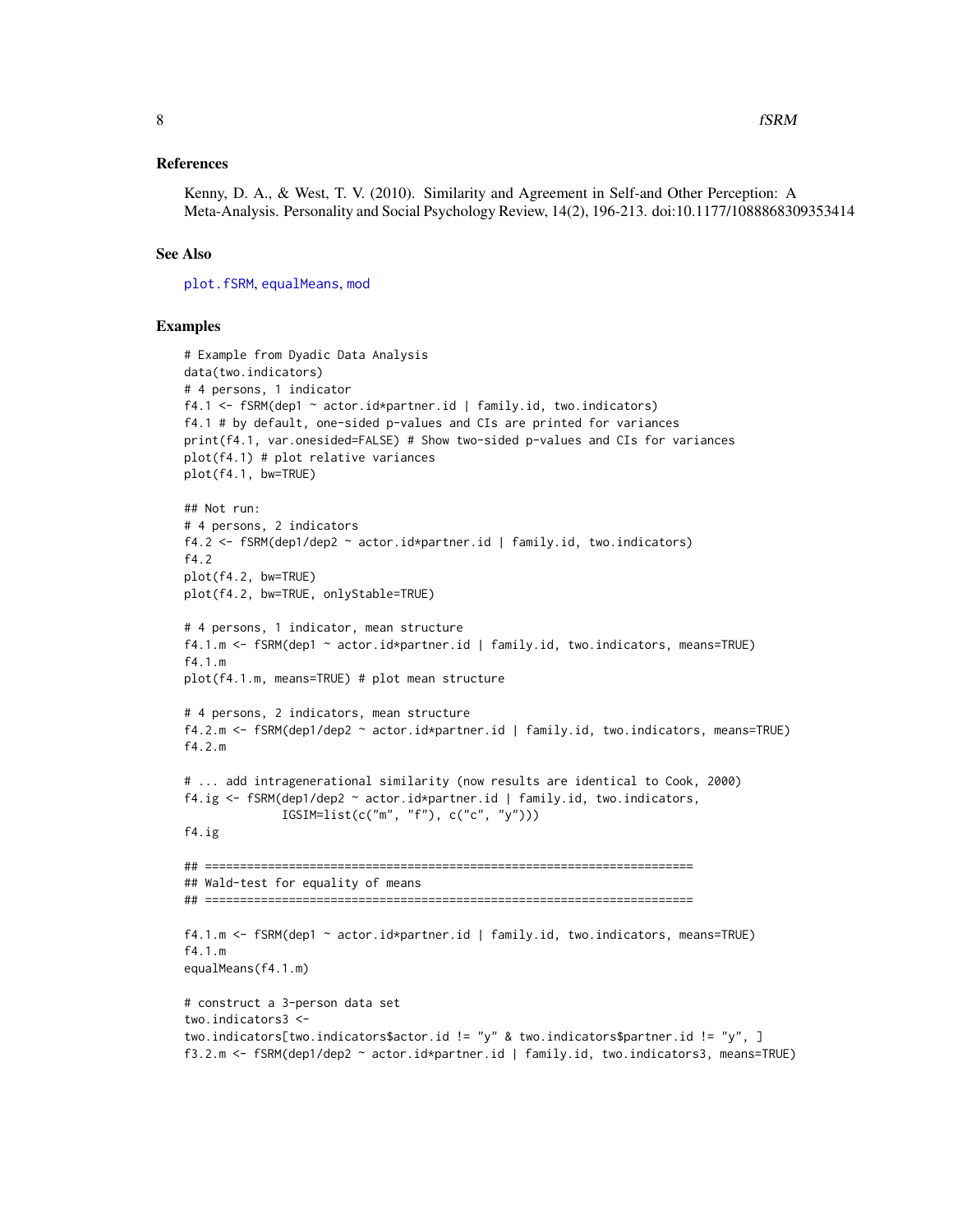#### <span id="page-8-0"></span>import 9

```
f3.2.m
equalMeans(f3.2.m)
# ---------------------------------------------------------------------
# Run analyses based on Eichelsheim, V. I., Buist, K. L., Dekovic, M.,
  Cook, W. L., Manders, W., Branje, S. J. T., Frijns, T., et al. (2011).
  Negativity in problematic and nonproblematic families:
  A multigroup social relations model analysis with structured means.
  Journal of Family Psychology, 25, 152-156. doi:10.1037/a0022450
# The data set is a simulated data set which has
# comparable properties as the original data set
data(two.groups)
str(two.groups)
E1 <- fSRM(neg ~ actor.id*partner.id | family.id, data=two.groups)
E1
# make group comparison:
# group = 1: non-problematic families, group = 2: problematic families
# The data set must contain exactly two groups, otherwise an error is printed
E2 <- fSRM(neg ~ actor.id*partner.id | family.id, data=two.groups, group="group")
E2
# Compare means and differences between groups. Beware: This model takes *really* long ...
E3 <- fSRM(neg ~ actor.id*partner.id | family.id,
           data=two.groups, group="group", means=TRUE, diff=TRUE)
E3
## End(Not run)
```
import *Import and transform a dataset into long format*

#### Description

This graphical users interface (GUI) can be used for inserting .csv, .txt and .sav-files in R by means of a pop-up window. It also allows to transform a dataset from wide into the requiered long format for the fSRM-function. The output format for the SRM components can be confirmed or modified.

#### Usage

import()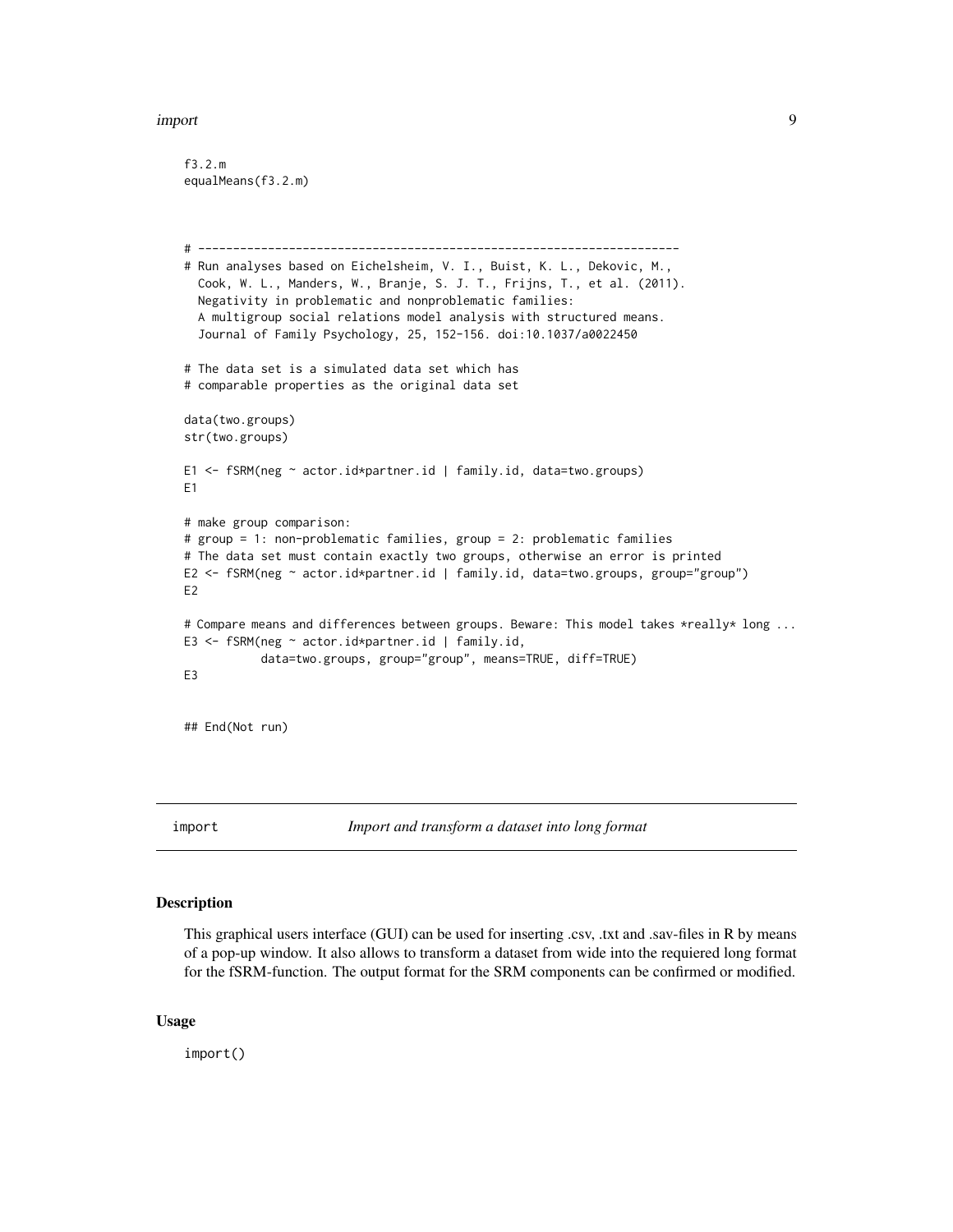#### <span id="page-9-0"></span>Details

This GUI allows the user three different things: (i) Import a datafile in R. The upper section of the main window allows to insert .csv, .txt and .sav-files in R. It is required that the first row of this datafile contains the variable names. (ii) Transform a dataset that is in wide format into the desired long format, in order to use the fSRM-function. A new pop-up window appears after clicking on 'transform my data' in the middle section. This new window allows to transform a dataset from wide format (i.e. each column represents one measured relationship, each row one family) to the necessary long format. Specify - if present - first the variable names which identifies the different families and groups, respectively. Next, specify the columns in the original dataset which contain the dyadic measurements. Enumerated columns need to be separated with a comma, consecutive columns need to be defined by means of colon (e.g. 1 : 9 defines the first until the second column in the original dataset). Finally, define the position of the characters of the rater, the person being rated and the indicator (if present) in the previously selected dyadic measurements. (iii) Define the desired output-format for the different SRM-components. At the bottom section of the main window the user can agree with the default labels of the SRM components by clicking on 'Confirm output format' or specify alternative labels.

Importing a data set is a two-step process. First, you have to call the import function. When you click on OK, the transformed data set is saved in a hidden variable. To access the variable, you have to call getImport.

#### Examples

## Not run: import() # --> now click throught the menu dat <- getImport()

## End(Not run)

<span id="page-9-1"></span>mod *Get modification indices for a fSRM object*

#### **Description**

Get modification indices for a fSRM object.

#### Usage

 $mod(x, minMI = 10)$ 

#### Arguments

|       | A fSRM object.                                      |
|-------|-----------------------------------------------------|
| minMI | Minimum size of modification indices to be printed. |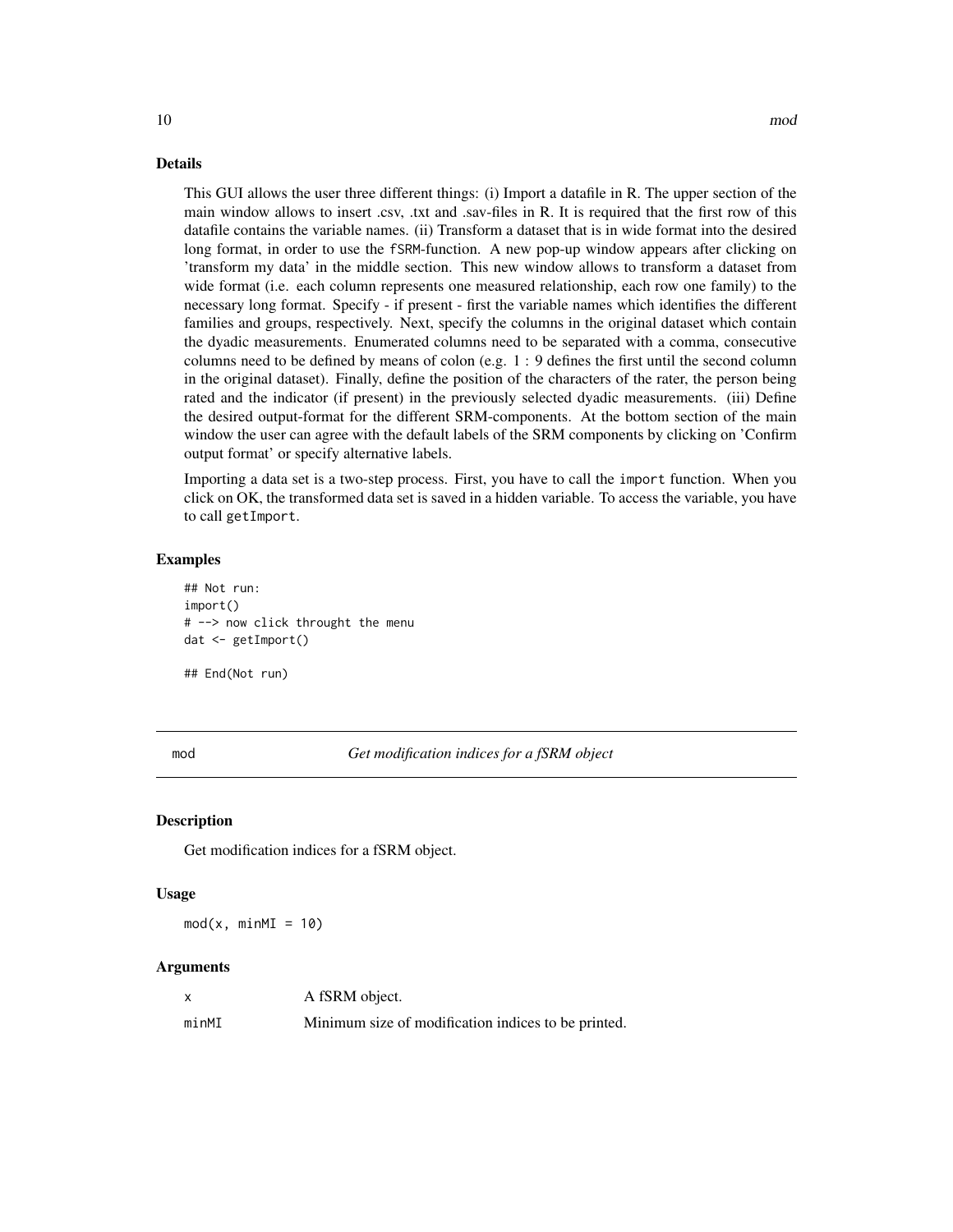<span id="page-10-1"></span><span id="page-10-0"></span>

# Description

This function provides two types of plots: 1) Plot the relative variances of an fSRM-object (default) 2) Plot the mean decomposition for each dyad (set means=TRUE)

#### Usage

```
## S3 method for class 'fSRM'
plot(x, ..., means = FALSE, bw = FALSE, onlyStable = FALSE)
```
# Arguments

| x          | A fSRM object.                                                                                                       |
|------------|----------------------------------------------------------------------------------------------------------------------|
| $\cdots$   | Other parameters (currently not used)                                                                                |
| means      | If FALSE, the relative variances are plotted. If TRUE, the mean structure is<br>plotted.                             |
| bw         | Black/white plotting?                                                                                                |
| onlvStable | In case of variance plots: Should only the partitioning of the <i>stable</i> variance<br>(without error) be plotted? |

# Examples

```
## Not run:
data(two.indicators)
# 4 persons, 1 indicator
f4.1 <- fSRM(dep1 ~ actor.id*partner.id | family.id, two.indicators, means=TRUE)
f4.1
plot(f4.1)
plot(f4.1, bw=TRUE)
plot(f4.1, means=TRUE)
# 4 persons, 2 indicators
f4.2 <- fSRM(dep1/dep2 ~ actor.id*partner.id | family.id, two.indicators, means=TRUE)
f4.2
plot(f4.2)
plot(f4.2, bw=TRUE)
plot(f4.2, means=TRUE)
## End(Not run)
```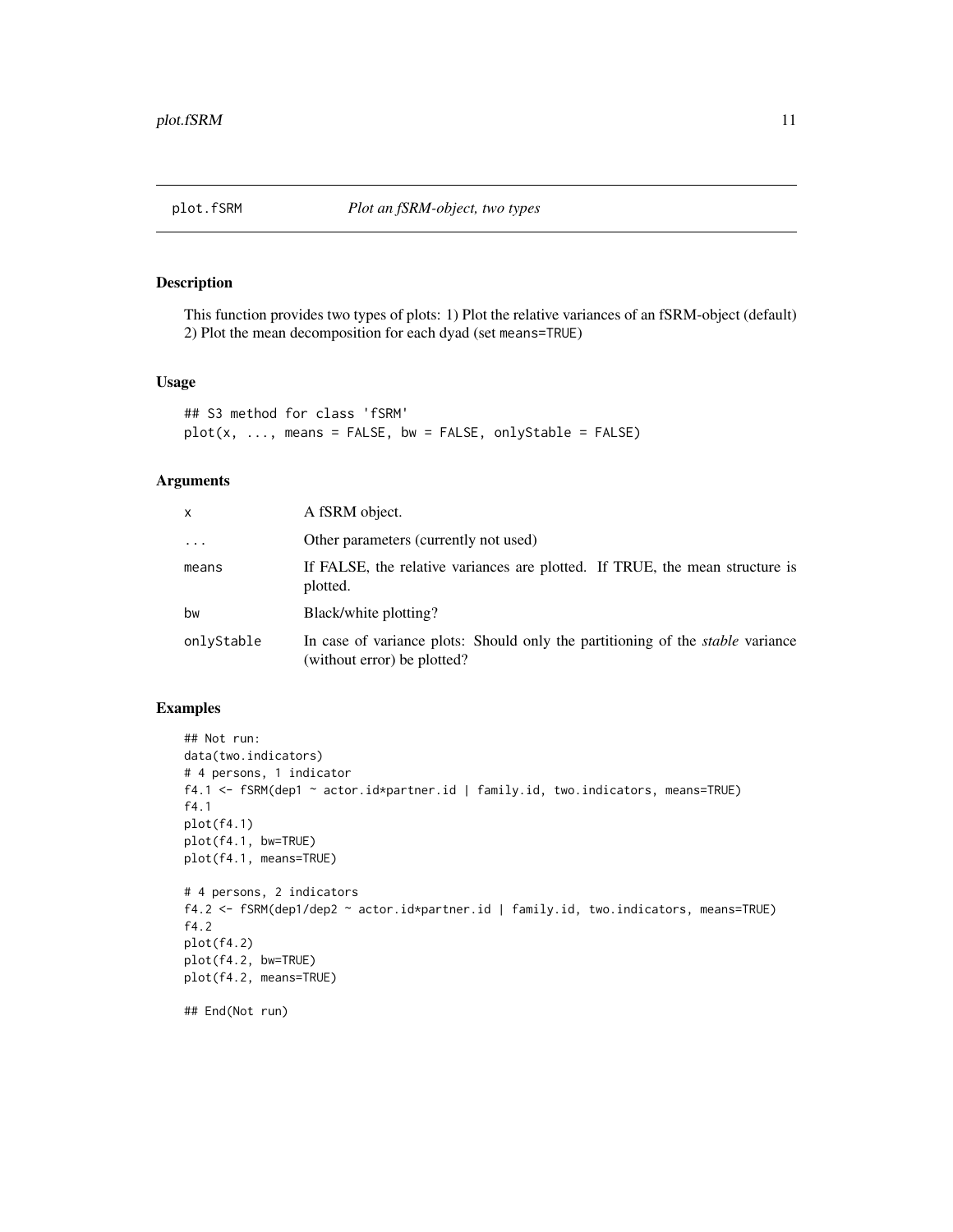<span id="page-11-0"></span>

#### Description

Predict new cases based on a fitted fSRM model

#### Usage

```
## S3 method for class 'fSRM'
predict(object, newdata, ...)
```
## Arguments

| object   | A fSRM object.                                                                                                   |
|----------|------------------------------------------------------------------------------------------------------------------|
| newdata  | A data frame with exactly the same structure as the data frame on which the<br>original fSRM object is based on. |
| $\cdots$ | Other parameters (currently not used)                                                                            |

| three.person | Data set on attachment anxiety in 3-person families (based on Cook, |
|--------------|---------------------------------------------------------------------|
|              | 2000)                                                               |

#### Description

The classic Cook (2000) dataset consists of measurements on security of attachment within families. Only the variable measuring fear of rejection in family relationships is included in this dataset. Cook (2000) deduced this variable from the anxiety dimension of the adult attachment scale (Collins  $\&$ Read, 1990). The orignial data consisted of four person families (i.e. two parents and two children), but in order to obtain a three person family the oldest sibling is systematically deleted in accordance with Kenny, Kashy & Cook (2006). The following labels are used for the three roles: the mother is labelled "m", the father "f" and the youngest child "y". The data are presented in the long format. Three roles are present: Mothers "m", fathers "f", and the younger child "y".

#### Format

A data frame with 1249 rows and 5 variables (208 families with 3 members each, round-robin design)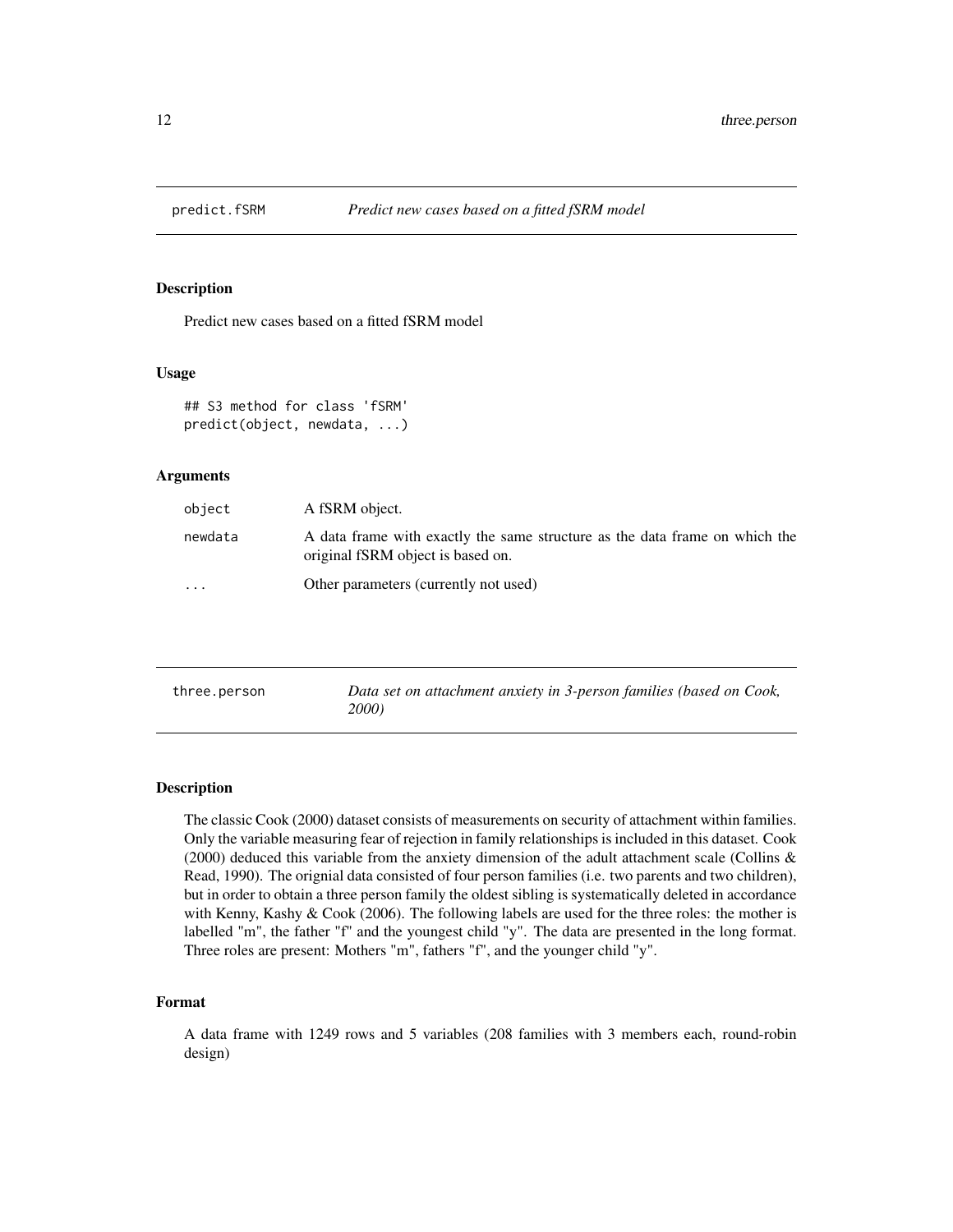#### <span id="page-12-0"></span>two.groups 13

# Details

The variables are as follows:

- family.id An indicator for the family.
- actor.id An indicator of the rater in the dyad, either "m", "f", or "y"
- partner.id An indicator for the person being rated in the dyad, either "m", "f", or "y"
- anx1: First indicator of relationship specific anxiety (i.e. average of first halve of the scale).
- anx2: Second indicator of relationship specific anxiety (i.e. average of second halve of the scale).

#### Source

This dataset was retrieved from <http://davidakenny.net/kkc/c9/c9.htm> in wide format and converted to an R dataset in long format.

# References

Cook, W. L. (2000). Understanding attachment security in family context. *Journal of Personality and Social Psychology, 78*, 285-294. doi:10.1037/0022-3514.78.2.285

Collins, N. L., & Read, S. J. (1990). Adult attachment, working models, and relationship quality in dating couples. *Journal of Personality and Social Psychology*, 58, 644-663.

#### Examples

data(three.person) head(three.person)

two.groups *Data set on negative interactions A simulated dataset, mimicking the study performed by Eichelsheim et al. (2011) who investigated whether there are differences in patterns of negativity between families with and without an adolescent with externalizing problem behavior. The problematic and nonproblematic group consist of 120 and 153 four-person families, respectively. This dataset contains a measures of negativity for each of the 12 relationships. Four roles are present: Mothers "M", fathers "F", the asolescent with externalizing problem behavior "T", and the adolescent sibling without problem behavior "S". A wide version of the same data set is in* two.groups.wide*.*

# Description

The variables are as follows:

#### Usage

data(two.groups)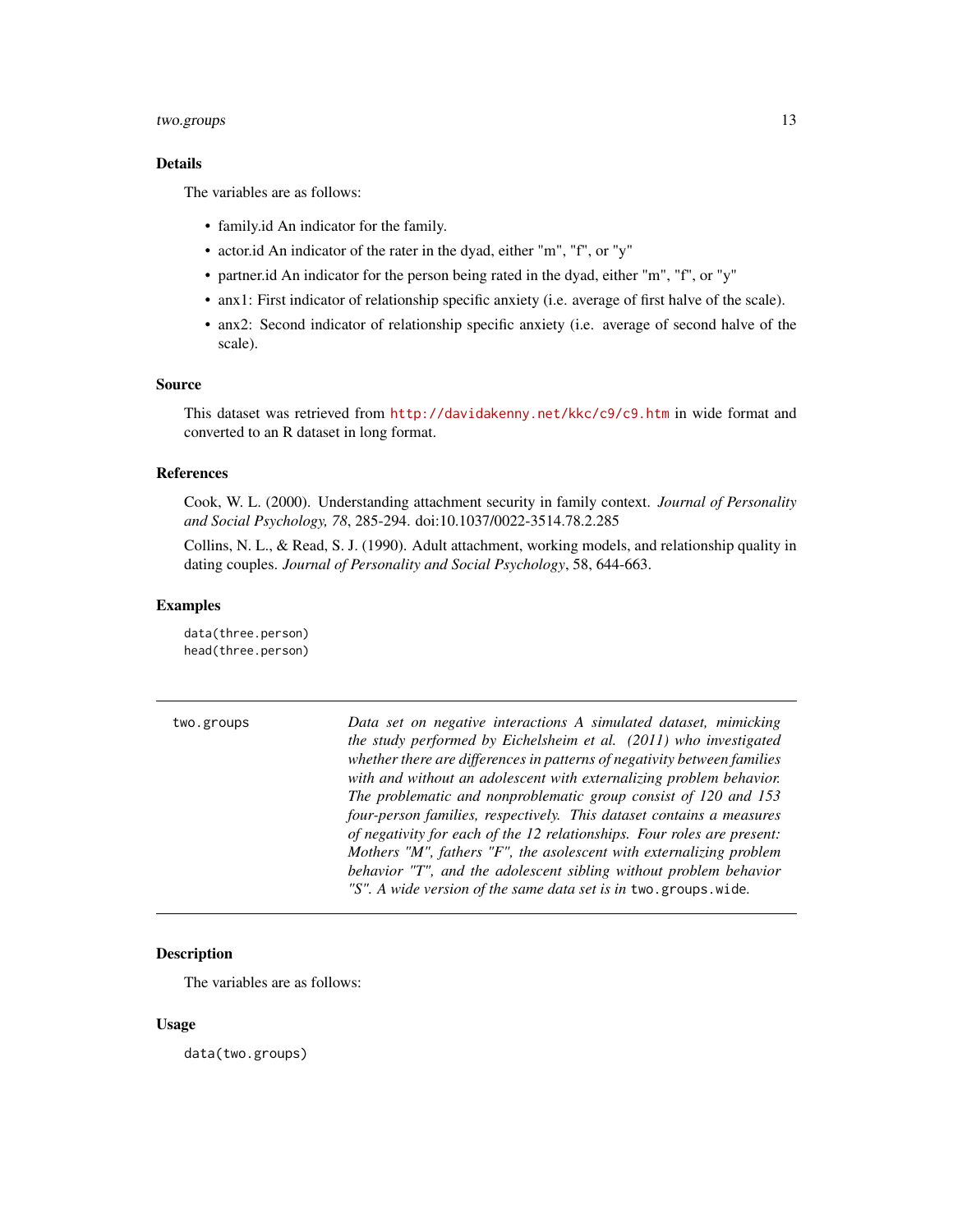#### <span id="page-13-0"></span>Format

A data frame with 3276 rows and 6 variables (273 families with 4 members each, round-robin design)

#### Details

- family.id An indicator for the family.
- actor.id An indicator for the perceiver, either "M", "F", "T", or "S".
- partner.id An indicator for the target, either "M", "F", "T", or "S".
- group An indicator for the group, 1 represents the problematic families and 2 the nonproblematic families.
- neg Negativity measure.

#### References

Eichelsheim, V. I., Buist, K. L., Dekovic, M., Cook, W. L., Manders, W., Branje, S. J. T., et al. (2011). Negativity in problematic and nonproblematic families: A multigroup social relations model analysis with structured means. *Journal of Family Psychology*, 25, 152-6. DOI: 10.1037/a0022450.

| two.indicators | Data set on attachment dependency (Cook, 2000) The classic Cook<br>(2000) dataset consists of measurements on security of attachment                                                                                        |
|----------------|-----------------------------------------------------------------------------------------------------------------------------------------------------------------------------------------------------------------------------|
|                | within families. Only the variable measuring attachment dependency<br>in family relationships is included in this dataset. Four roles are<br>present (i.e. two parents and two children): mothers " $m$ ", fathers " $f$ ", |
|                | the older child as "c", and the younger child "y".                                                                                                                                                                          |

# **Description**

The variables are as follows:

#### Format

A data frame with 2496 rows and 4 variables (208 families with 4 members each, round-robin design)

#### Details

- family.id An indicator for the family.
- actor.id An indicator for the perceiver, either "m", "f", "c", or "y".
- partner.id An indicator for the target, either "m", "f", "c", or "y".
- dep1 first measurement of attachment dependency.
- dep2 second measurement of attachment dependency.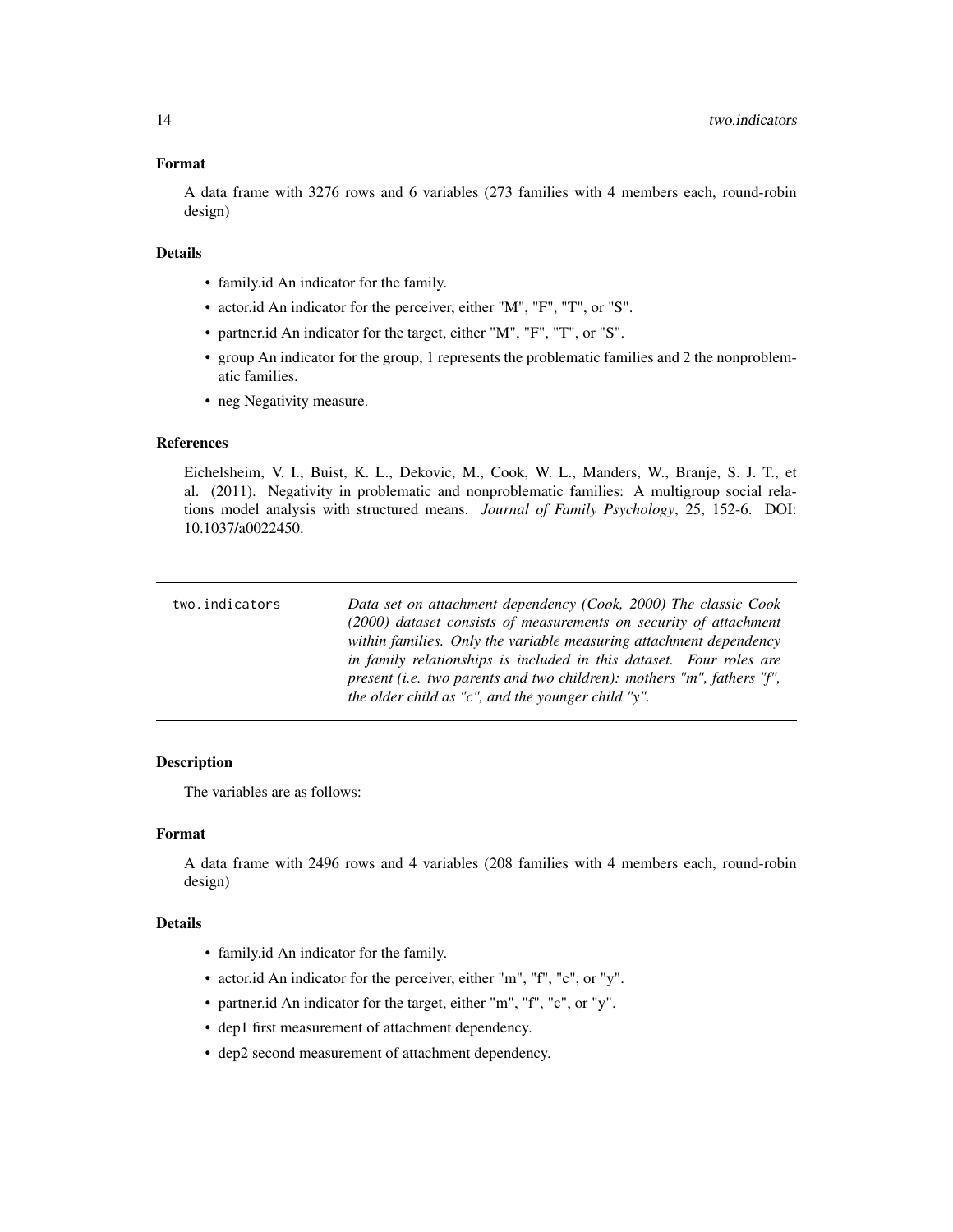# <span id="page-14-0"></span>update.fSRM 15

# References

Cook, W. L. (2000). Understanding attachment security in family context. *Journal of Personality and Social Psychology, 78*, 285-294. doi:10.1037/0022-3514.78.2.285

# Examples

data(two.indicators) head(two.indicators)

update.fSRM *Rerun a fSRM model with new parameters*

# Description

Rerun a fSRM model with new parameters

# Usage

```
## S3 method for class 'fSRM'
update(object, evaluate = TRUE, ...)
```
# Arguments

| object   | A fSRM object.                        |
|----------|---------------------------------------|
| evaluate | Set to TRUE.                          |
| $\cdot$  | Other parameters (currently not used) |